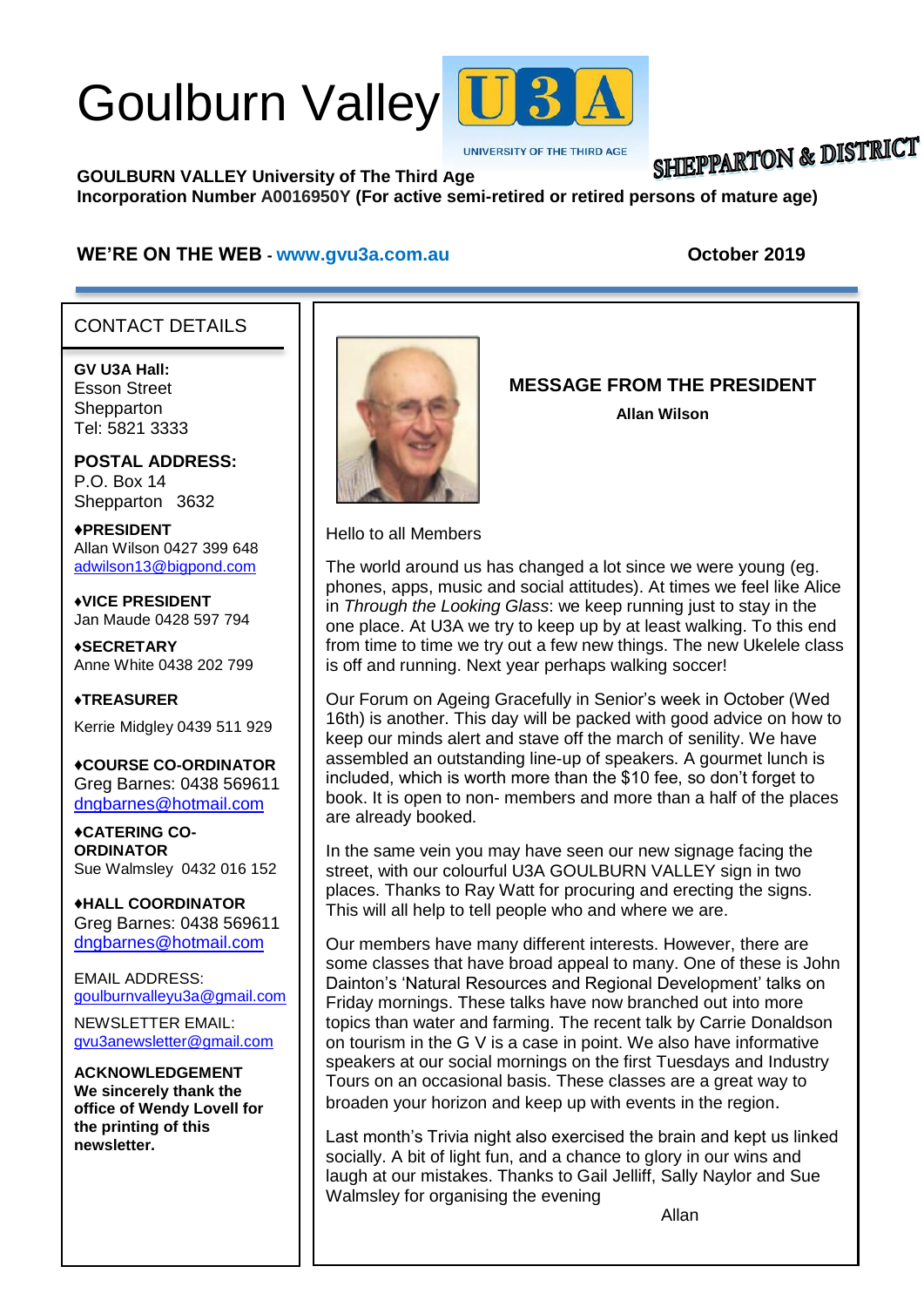# **SOCIAL MORNING GUEST SPEAKER**



Our guest speaker at last month's Social morning was John Sciacca, the McGuire Campus Principal for the new Shepparton High School. John gave a passionate rundown of how the new Greater Shepparton High School (interim name) has been planned and the way it will operate. He then answered the many questions from the floor and stayed talking to members until everyone had left.

Our guest speaker at the October social morning is John Dainton. John will talk about his research into Shepparton origins which shows that all the books on the topic are wrong. Come and enjoy a delicious morning tea and catch up with the members you know and others who attend different groups to yours.

# **TRIVIA NIGHT**

The trivia night on August 30th was a great social success. There was lots of laughter, friendly banter between team members and surprise at some of the trivia answers. It's amazing what the mind can dredge up at times. And when you hear an answer it brings back memories that were hidden deep in the mind. Fifty-six people had a great time with people taking home some nice prizes. The winning team had 73 points and the last team had 39 points with all the other teams spread out between the other two scores. I would appreciate any feed back from the people who attended so we can plan for 2020. Please ring Gail on 58211315 with your suggestions while they are fresh in your mind.

### **OPERA APPRECIATION**



Our next opera, after the break, will be Turandot on Sunday October 27. Please let me know if you need a ride to Wangaratta OR if you are taking your car and who your passengers will be.

Madeline Dyer 0417580025.More information to be sent in the week beforehand.

# **NATURAL RESOURCES & REGIONAL DEVELOPMENT**

#### **FRIDAY OCTOBER 4, 10am U3A HALL**

**GUEST SPEAKER**, Carl Walters, Sustainable Irrigation Manager GBCMA **SUBJECT;** Hybrid drainage - a new approach to irrigation drainage in Northern Victoria.

#### **FRIDAY OCTOBER 11, KANYAPELLA / LOWER GOULBURN BUS TRIP**

Departs Ford's Bus Depot Telford Drive Shepparton 9am returns approx. 5pm. Morning tea Koyuga Hall. Pizza lunch and wine tasting at Cape Horn Winery included in cost. Afternoon tea Nathalia and will finish the day at Loch Garry.

#### **COST \$50, money required by October 4 Natural Resources & Regional Development meeting.** John Dainton ph. 5821 3881 or mob 0417 549 502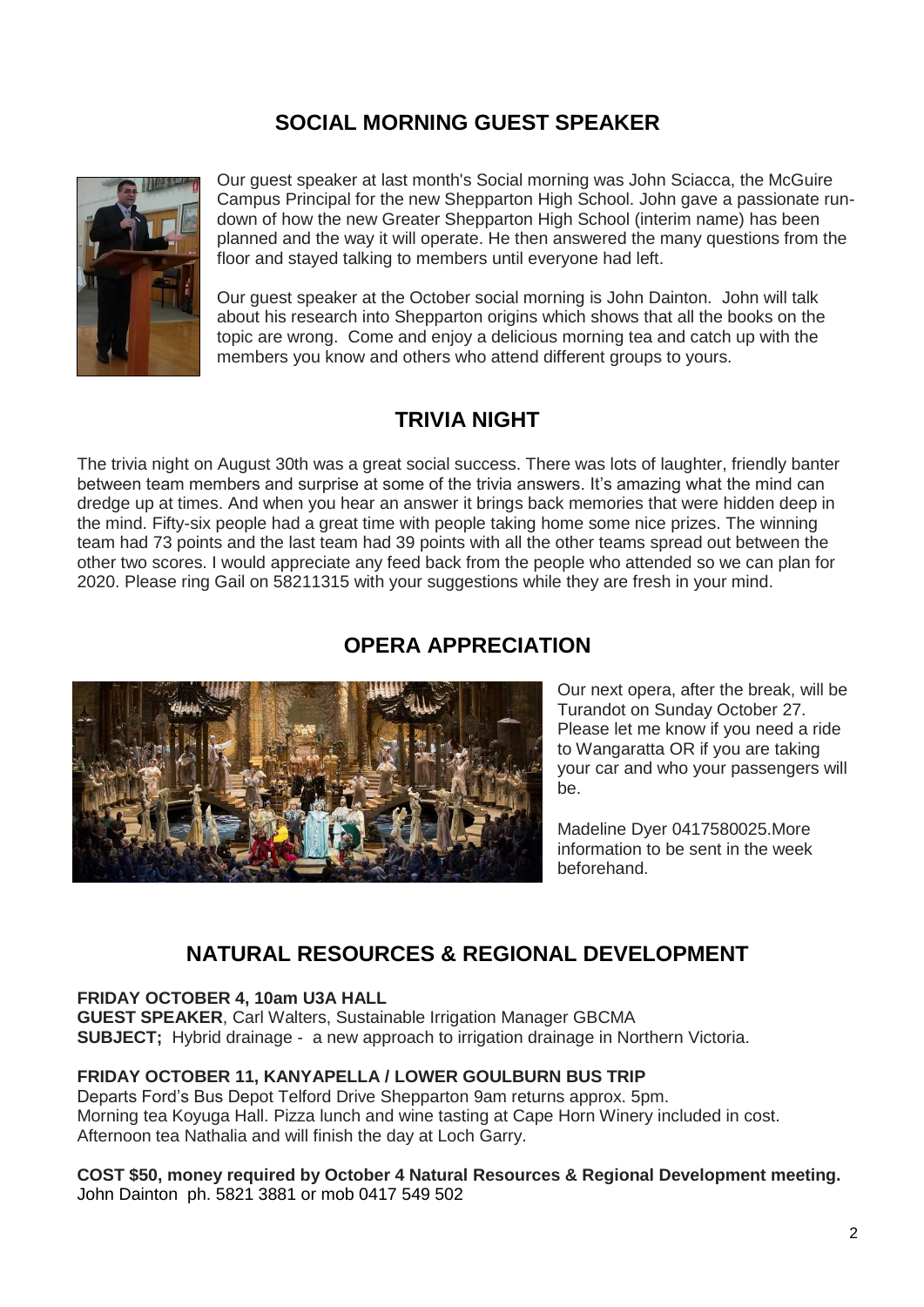# **CREATIVE CRAFT**

We had a great turnout on 20th August for the 3D demonstration (below) with over 30 members enjoying the fascinating display. Thank you to Carol Evans for organising the display and afternoon tea.

Carmel Johnson from GV Health has requested if members could knit or crochet jackets for babies size zero - 3 months.

Do not forget craft girls get together 1pm - 4pm each Tuesday. Come along and enjoy a few hours with others or even for a cuppa, now the weather is warmer. Di Courtie phone 58215394

On August 20th the Craft Group invited all U3A members along to a demonstration of 3D Printing by Denis Parnell. 33 people attended and were fascinated by Denis and his wonderful machines.





He explained the workings and also the constructing of the machine and the low cost of 3D printing. Many questions were asked by members and Denis answered them all. A great day was had by all and that included everyone getting their own 3D Gecko to take home.

# **MONDAY LUNCH GROUP**

The group will meet at The Overlander on October 7th followed by The Last Straw on the 14th. The next gathering will be at The Terminus Hotel on the 21st and lastly at The Sherbourne Hotel on the 28th. All U3A members are welcome to join in for a meal and a chat. Contact Gail on 58211315 if you have any questions.

# **2020 U3A Annual Trip – 16 to 21 March**

We have several names in already with suggestions for our next trip away. If you are thinking of joining the group then please register your name on the Trip Sheet in the U3A foyer along with your suggested destination. A final decision regarding the destination will be made following the October 1st Social Morning. Any questions - please phone Ray Watt on 0439716420

# **BIRD WATCHING**

On October 16, Bird Watching will be at the Shadforth Reserve, Violet Town. Please meet at U3A for a 9am start in shared transport. Please bring lunch, drinks and a chair Marg Clarke 0429 350 875**,** or Don Roberts 5825 2404, M. 0448 889 224.

# **SOCRATES CAFÉ**

The October 28 gathering of Socrates Cafe will consider the question: "Do business owners have the right to refuse service?" Leading/initiating the discussion will be Graeme Hanigan.

Robert McLean at 0400 502 199 or via email at [r.mclean7@icloud.com.](mailto:r.mclean7@icloud.com)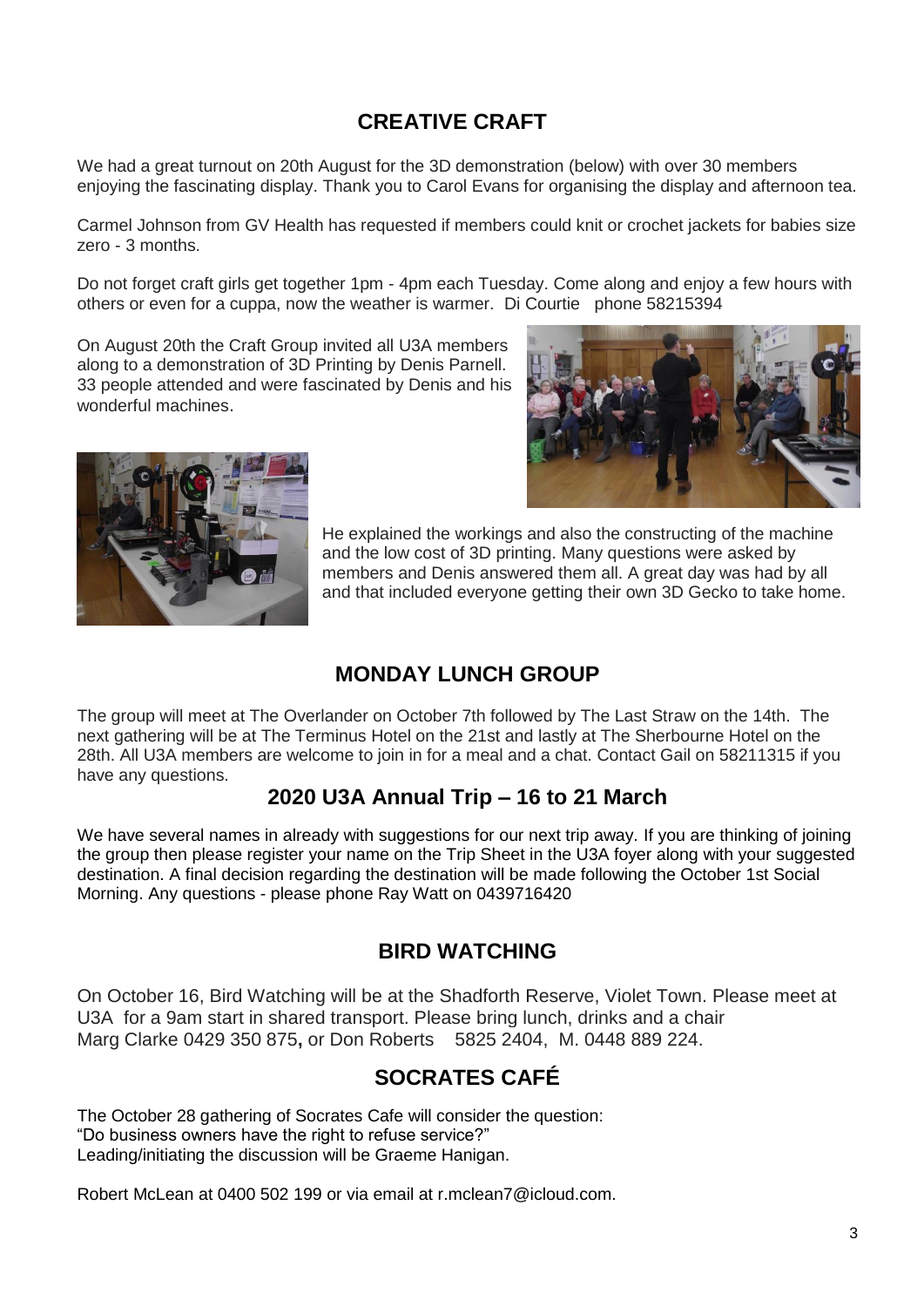### **INDUSTRY TOURS**

Fourteen of us had an interesting visit to Trevaskis Engineering in Tatura. That concludes Industry Tours for 2019. I will be away during October so the visits are suspended - or "prorogued" in modern parlance! Thank you for your interest; I look forward to 2020.

John Hetherington. mrifh@me.com 0419 319 339

# **SCIENCE MATTERS**

#### **Monday October 7 at 1.30: Nigel's Chemistry in the Marketplace**

Nigel will continue his series of talks on this topic with emphasis this month with a journey into the chemistry of detergents.

#### **Monday October 21 at 1.30: A Scientist's View of Genetically Modified Foods**

Professor Ian Godwin, a distant relative of class member Lorraine Noonan, is an expert on GM technology and a specialist in sorghum breeding. He is a professor at Queensland University and Director of the Queensland Alliance for Agriculture and Food Innovation. Ian is author of the book: *Good Enough to Eat? Next Generation GM Crops*. We will play his recent lecture to '*BrisScience*' as a background to talking about GM and Organic foods.

**Contact**: Allan Wilson 5822 1474

#### **WRITING4PLEASURE**

Our numbers were steady at our August meeting, even though a few members had headed north towards the sunshine. Those present on the day, read and listened to an interesting and varied collection of stories.

We meet FROM **1 to 3.30 pm, o**n the **THIRD THURSDAY** of each month,

#### **Venue** - **Shepparton Library meeting room**.

A small donation of \$2.00 per meeting will continue and go towards the cost of printing our end of year book. Each month a different member of our group, provides **two topics** for us to write approximately **500** words.

#### **Topics for OCTOBER - A LEAP OF FAITH**

#### **- MY FOUR LEGGED FRIEND**

**QUOTE for the month:** *- "Don't try to figure out what other people want to hear from you; figure out what you have to say. It's the only thing you have to offer". BARBARA KINGSOLVER.* 

**CONTACT:** Lyn Austin. **Phone** - **0468 312 602**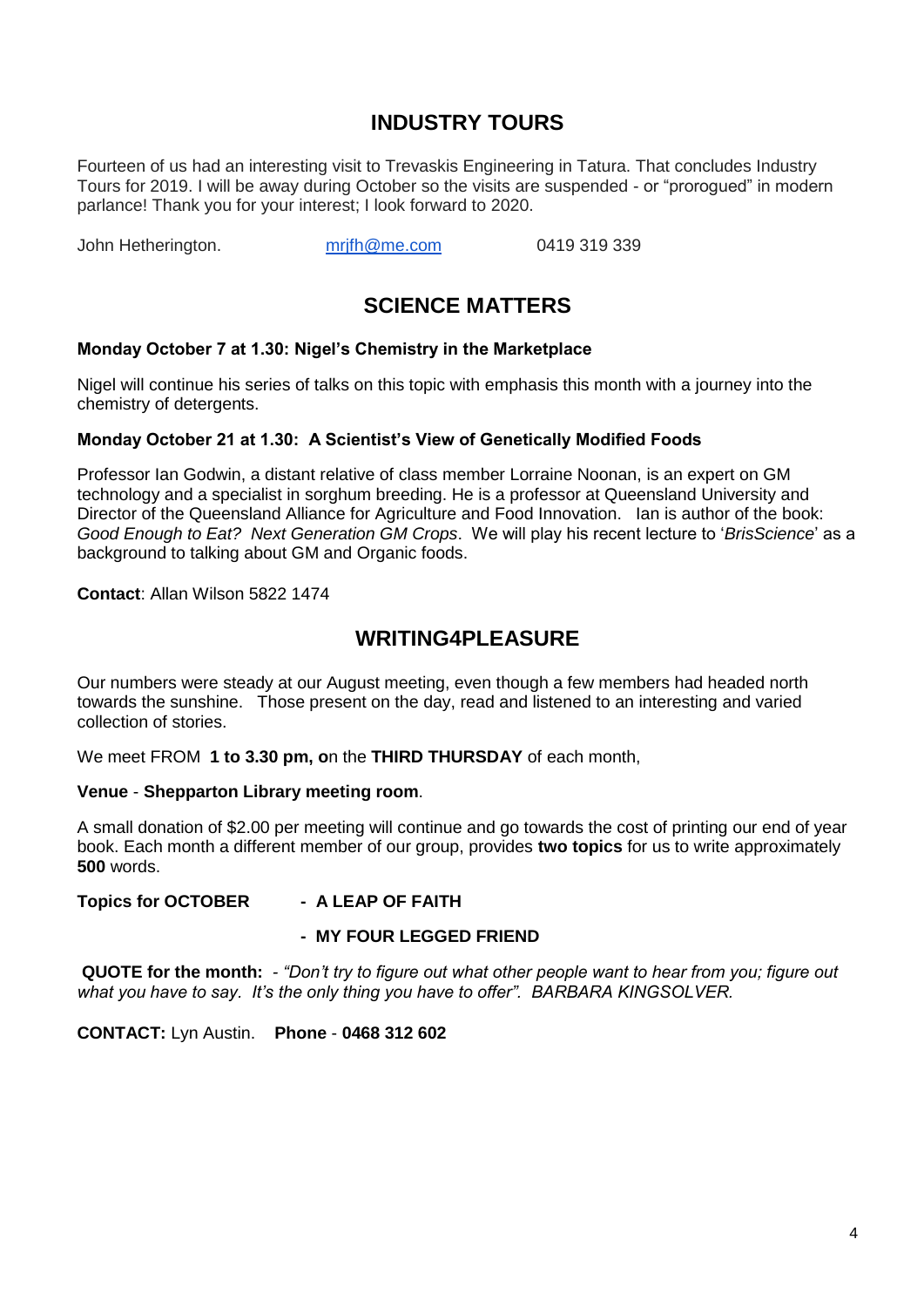# **WALK AND TALK**

**On Wednesday October 9** our walk will be led by David Taylor at Bright. We will do the Canyon walk which is Bright's most popular walk. It takes you past a small canyon carved by the Ovens River and amazing water races carved by the hands of early miners. There are some steep steps in places so a hiking stick would be useful. Please meet at the U3A car park at 8.45am for a 9am start in shared transport. Bring your own morning tea and lunch and drinks. Wear suitable shoes and clothing and hat for the weather conditions of the day. Camera and binoculars can be useful too.



For our September walk we had a perfect spring day in the Killawarra State forest. We were pleased that there had been sufficient rain to help the emergence of several early orchids and some beautiful wattles and we were sorry we didn't have more people with us to share the experience. On the way home we stopped to view the silo art at St James and Devenish.

> New members are always welcome to come and walk and talk with us. Christine Wilson 5822 1474 0428 399 648

# **Live Life, Live Well: The Art and Practice of Growing Old Gracefully**

This Seniors Week event on Wednesday October 16 (10am – 3pm) will be led by Assoc Prof Christina Bryant from Melbourne University's School of Psychological Sciences, who will tell us the latest on how to maintain wellbeing as we age. There will be several other supporting speakers, with a gourmet lunch tray and fruit included at no extra charge. The full program is displayed on posters at the hall and was attached to the previous newsletter.

**Bookings are essential** as space is limited. Place your name on the list in the foyer and confirm by dropping \$10 into an envelope and placing it into the locked box on the wall beside the office.

Enquiries to Liz Lee at 0409 703 868 or Allan Wilson on 0427 399 648